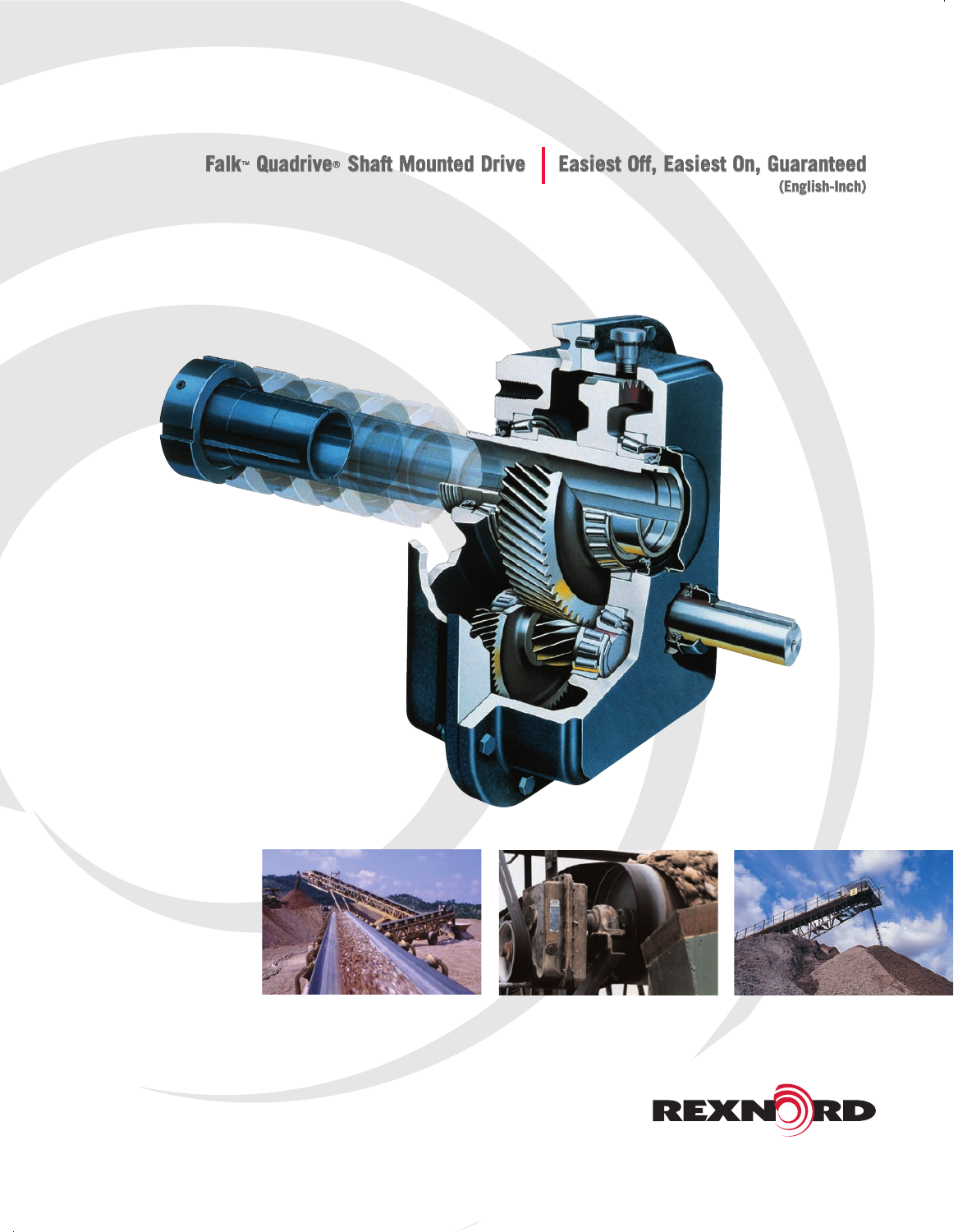

# **Stop Dodging the Issue**

With the new Falk 5000 Series Quadrive, you don't have to turn a blind eye to drive removal issues. It's a simple fact. The heavy duty, shaft-mounted Falk Quadrive features a completely unique design that makes it the easiest, quickest shaft-mounted drive to install and remove.

Quadrive is built to stand up to continuous rough duty. High temperature Viton® seals are standard. And now, with new higher ratings, you may be able to downsize the drive, saving money right up front.

The Falk TA Taper® Bushing design makes sure that drive removal is not only simple, but won't damage the drive, or driven equipment. You don't need extra time. You don't need extra tools. And you're assured safe, worry-free operation.

In a game where there are so few sure things, Falk Quadrive is the right shot to take.

## **The TA Taper Bushing Easiest On, Easiest Off**

The torque-assist taper bushing makes installation and removal easy. It eliminates binding found with twin-taper and single-flanged bushings.

Concentric operation minimizes wobble, even on worn shafts.

The quill cover keeps contaminants out and protects the outboard shaft seal.

The inboard bushing location minimizes sheave overhang, saving high-speed bearings.

Minimal shaft engagement is required for retrofits.

### **Lifetime Removal Guarantee**

Due to the unique properties of the TA Taper® Bushing, Quadrive is guaranteed to come off the shaft, regardless of length of service or operating conditions, or we'll replace it FREE. That's a promise no other shaft-mounted drive can make.

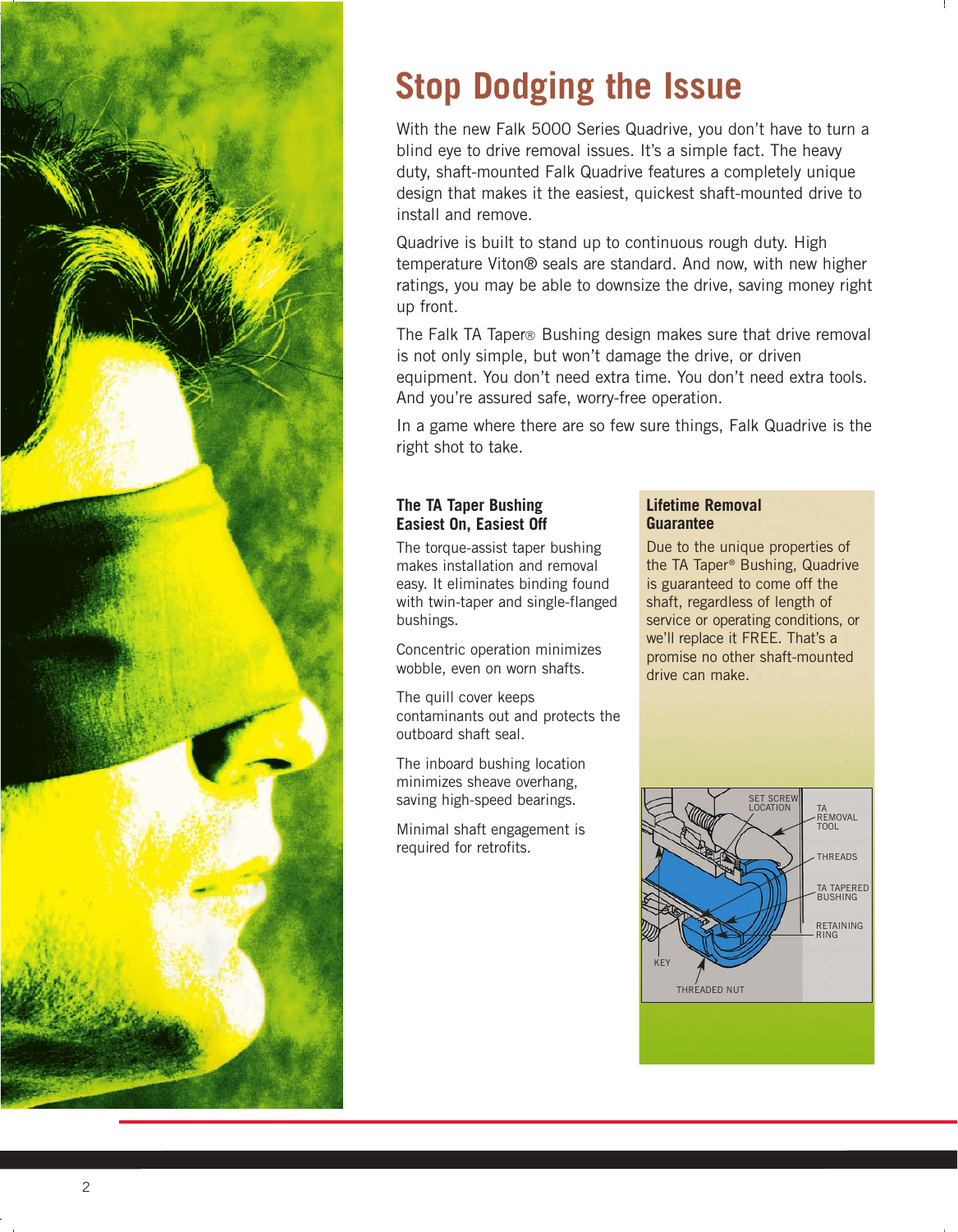



## **Off-the-Shelf Availability**

Whatever your application, Falk Quadrive offers a shaft-mounted solution. Eleven sizes, with 25 to 160 mm (1 to 6 1/2") bushing bores, are available with power ratings up to 224kW (300 HP), 40 675 Nm (360,000 lb.-in.) output. Output from 5 to 350 RPM.

Horizontal/vertical mounting. And the Falk Quadrive serves a whole world of applications with metric or inch output shaft bushings, and motor mounts to suit NEMA and IEC requirements.

Rexnord distributors stock the Quadrive with modular components locally, in popular sizes, and with accessories. Regional distribution centers offer additional drives and parts. So when we say " off the shelf," we mean it.

#### **Falk Quadrive Features**

Standard Bearings and Viton® Seals: Replacement downtime is minimized with locally available bearings and seals. Manufacturers' numbers are published.

Severe Duty, Grease-Purged Viton Seals: Handle high temperatures, prevent leakage, and ultimate drive failure. Grease barrier traps abrasive contaminants before they can groove the shaft or enter the gear drive.

Long Life Gearing: Quadrives helical design features high hardness, surface finished teeth with a wider face for maximum load carrying capacity.



#### **A Full Line of Accessories**

A complete accessory package includes V-belt guards, torque arms, motor mounts, backstops, cooling fans and other time and money saving options.

#### **3-Year Heavy-Duty Warranty**

Quadrive is backed by the industry's first standard 3-year warranty, providing full "shaft-to-shaft" protection on all Quadrive components - including bearings and seals.